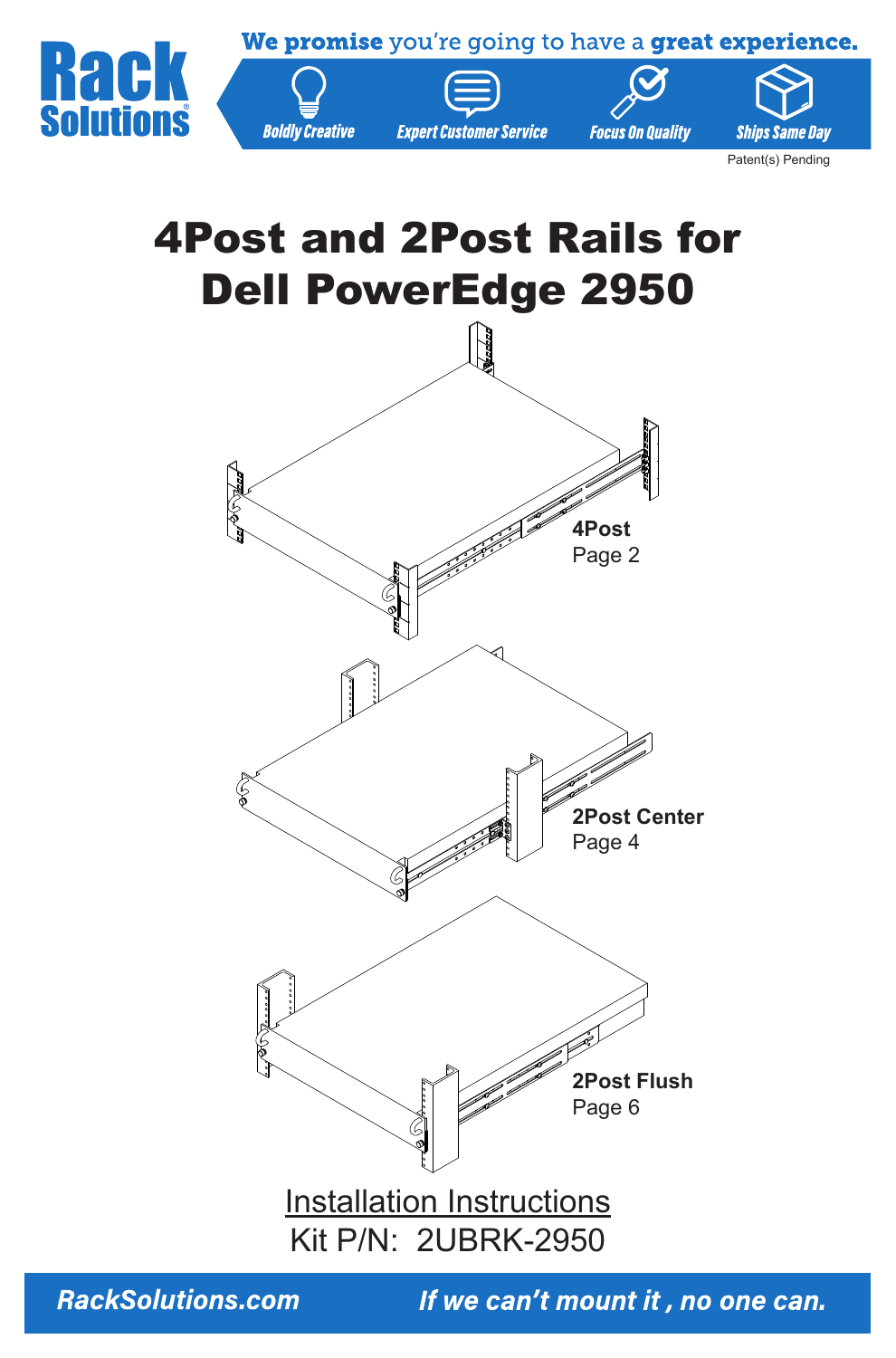### **4Post Installation Instructions**

**Step 1.** Install cage nuts as shown at the front and rear of the rack: (12) 12-24 black cage nuts, (2) 10-32 silver cage nuts.



Step 2. The rail kit is pre-set for rack depths of 27" to 30": If your rack is less than 27" deep, move the hardware attaching the Rear Slider brackets to get the needed adjustment range. Moving the hardware attaching the Rear Slider can achieve any depth from 16" to 30". The Angle Bracket may need to be removed.



**RackSolutions.com**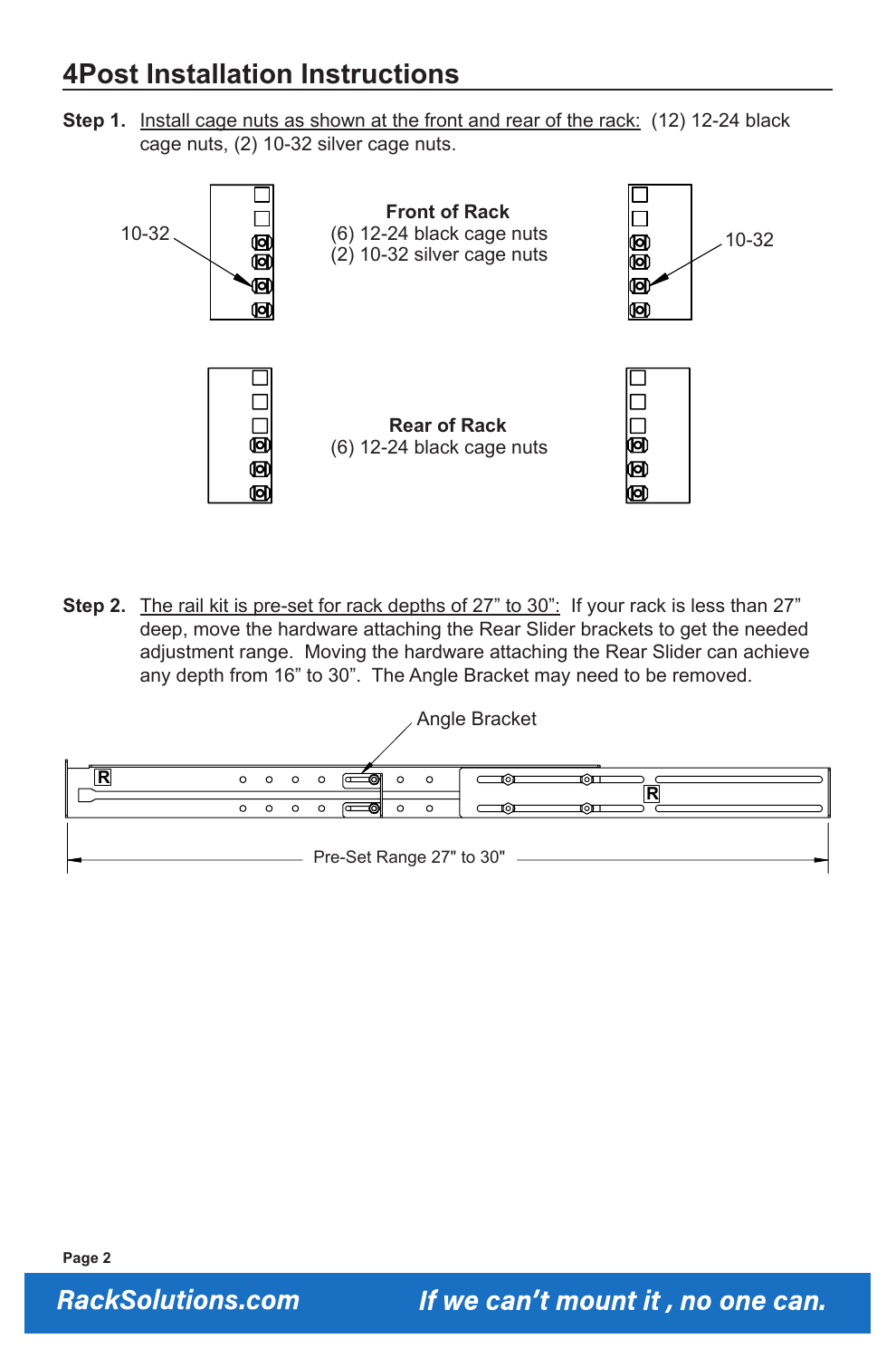### **4Post Installation Instructions**

**Step 3.** Attach the front and rear of both rails to the rack using (3) 12-24 screws at each rail end: The 10-32 cage nut at the front is used for the equipments thumb screw. Tighten the front and rear screws on the right side rail. Leave the front and rear screws on the left side rail slightly loose.



**Step 4.** Install the equipment using two people: With one person on each side of the equipment, slide the equipment onto the rails so the Equipment Mounting Nuts on each side slide into the Rail Slot on both sides. Slide the equipment all the way in. Tighten the (3) screws on the back of the left slide rail. Slide the equipment out about 10 inches and tighten the (3) screws on the front of the left slide rail.



**Page 3**

**RackSolutions.com**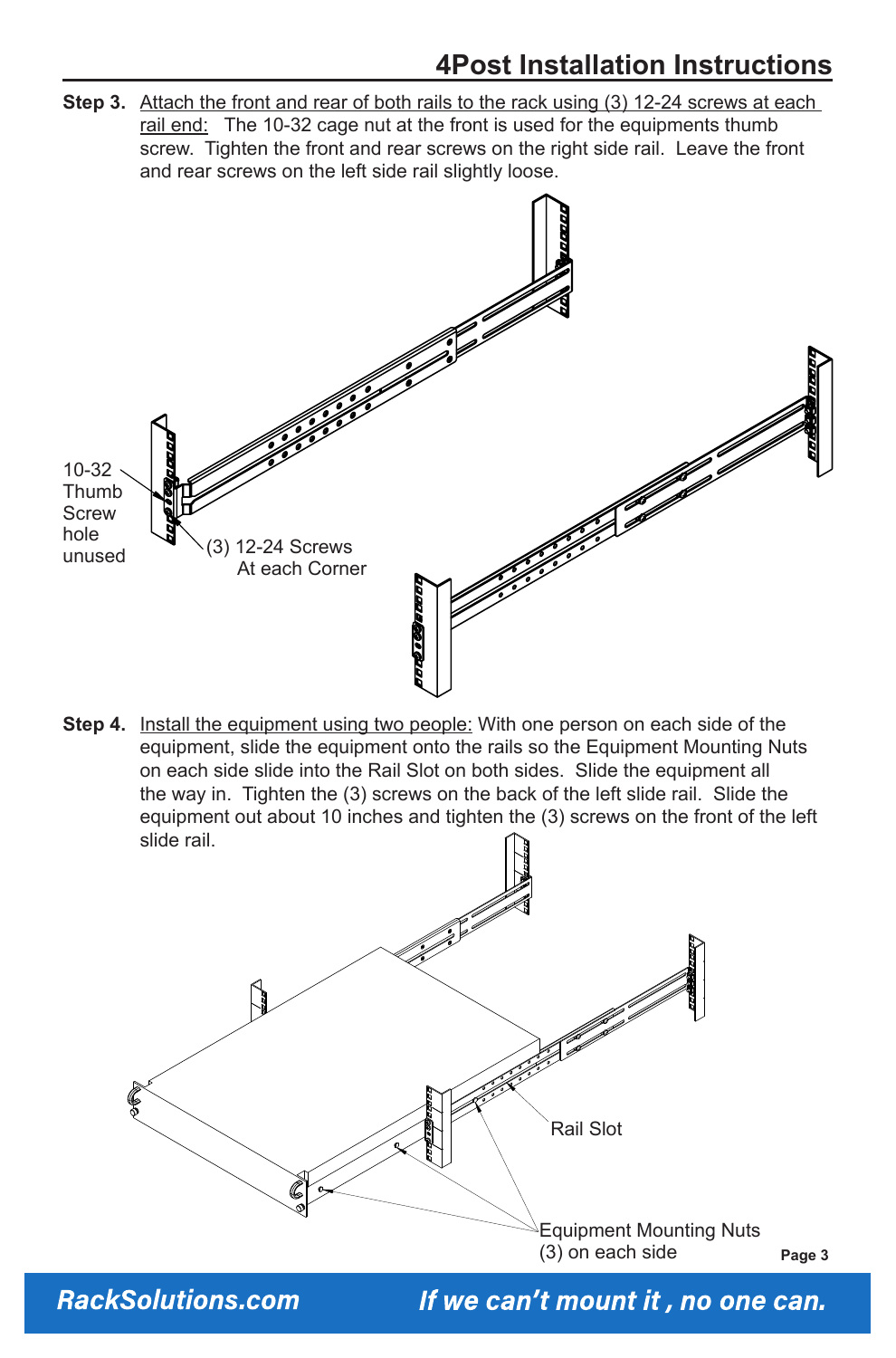# **2Post Center Installation Instructions**

**Step 1.** Installing rail kit: Installing this rail kit in a 2Post center rack requires a change to the pre-assembled rail configuration as follows (Note step: this will require a 3/8" wrench or ratchet).

> Remove the Rear Slides from the pre-assembled rails. Re-assemble as shown, while swapping the Rear Slides from one assembly to the other (i.e. Right with left, left with right).

> Note: The Right rail is the Rail with the "R" on the part with the Slot. The Left rail is the Rail with the "L" on the part with the Slot.

> > **Rail in Supplied Configuration**



- **Step 2.** Attach the rails to the rack:
	- Attach the Front and Rear of the rails to the 2Post rack using (3) 12-24 Pan head screws on each side.
	- Tighten the front and rear screws on the right side rail. Leave the front and rear screws on the left side rail slightly loose.



**Page 4**

**RackSolutions.com**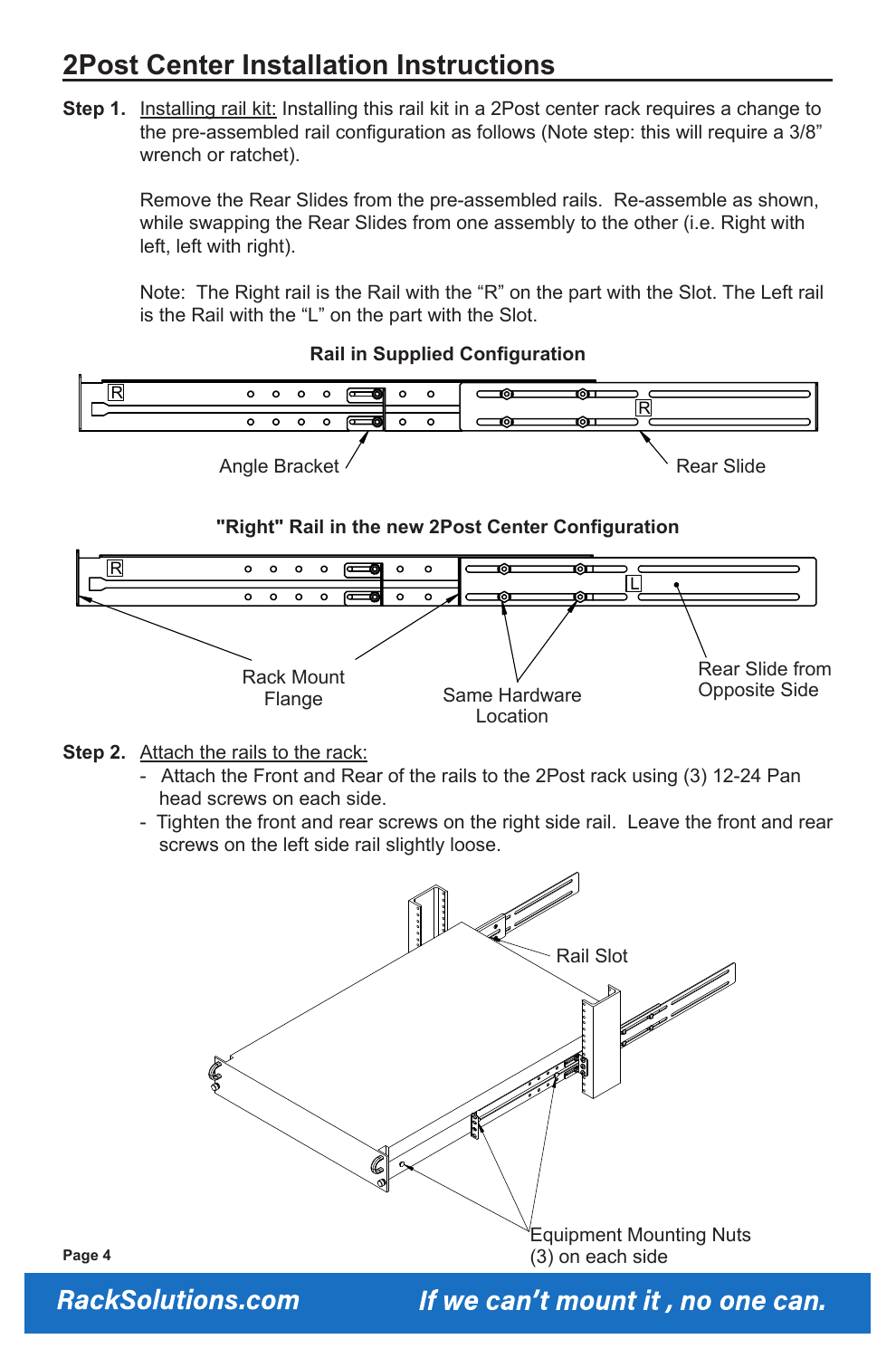**Step 3.** Install the equipment using two people: With one person on each side of the equipment, slide the equipment onto the rails so the Equipment Mounting Nuts on each side slide into the Rail Slot on both sides. Slide the equipment all the way in. Tighten the (3) screws on the back of the left slide rail. Slide the equipment out about 10 inches and tighten the (3) screws on the front of the left slide rail.



**Step 4.** To lock the equipment from sliding: Install (1) 10-32 Nut to each thumbscrew once the equipment is fully installed.

**Page 5**

**RackSolutions.com**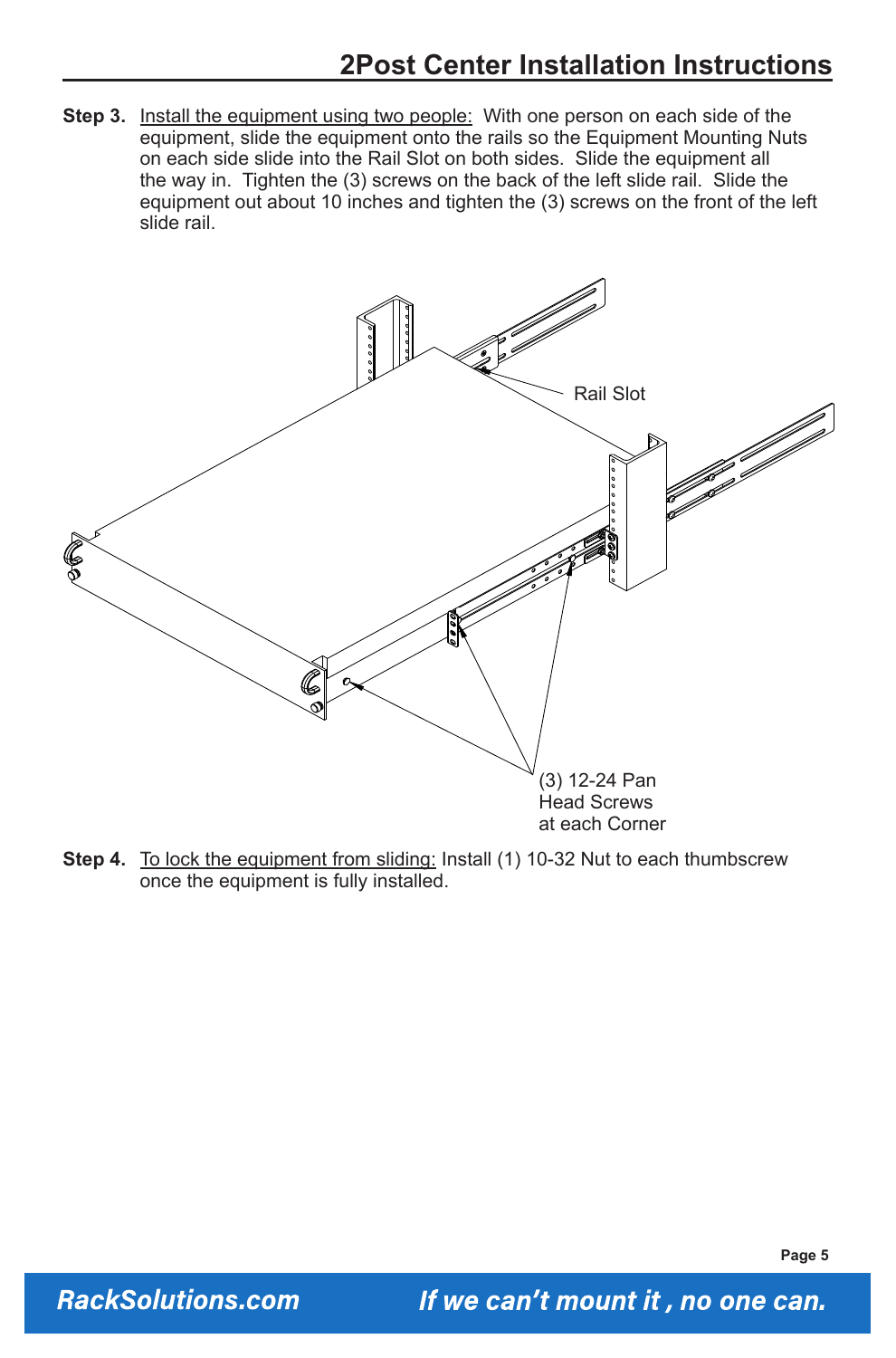# **2Post Flush Front Installation Instructions**

**Step 1.** Install Rails: Installing this rail kit in a 2Post flush rack requires a change to the pre-assembled rail configuration as follows (Note step: this will require a 3/8" wrench or ratchet).

> Remove and discard the Angle Brackets and associated hardware from the preassembled rails.

> Remove the Rear Slides from the pre-assembled rails. Re-assemble as shown, while swapping the Rear Slides from one assembly to the other (i.e. Right with left, left with right).

Note: The Right rail is the Rail with the "R" on the part with the Slot. The Left rail is the Rail with the "L" on the part with the Slot.

**Rail in Supplied Configuration**



#### **"Right" Rail in the new 2Post Flush Configuration**



**RackSolutions.com**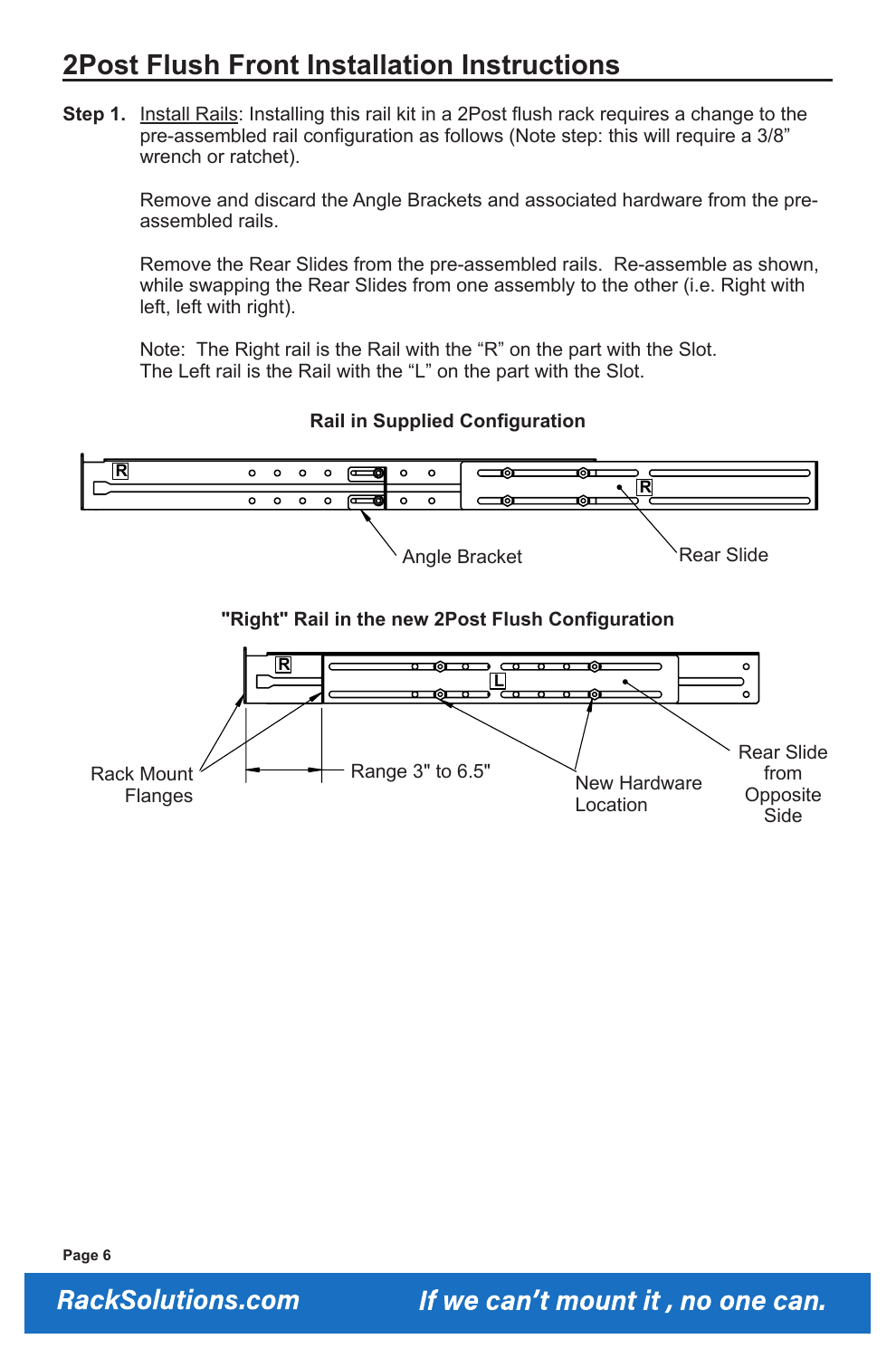- **Step 2.** Attach the rails to the rack:
	- Attach the Front of the rails to the 2Post rack using (3) 12-24 Flat head screws and (1) Front Thread Adapter on each side.
	- Attach the Rear of the rails to the 2Post rack using (3) 12-24 Pan head screws on each side.



**Page 7**

**RackSolutions.com**